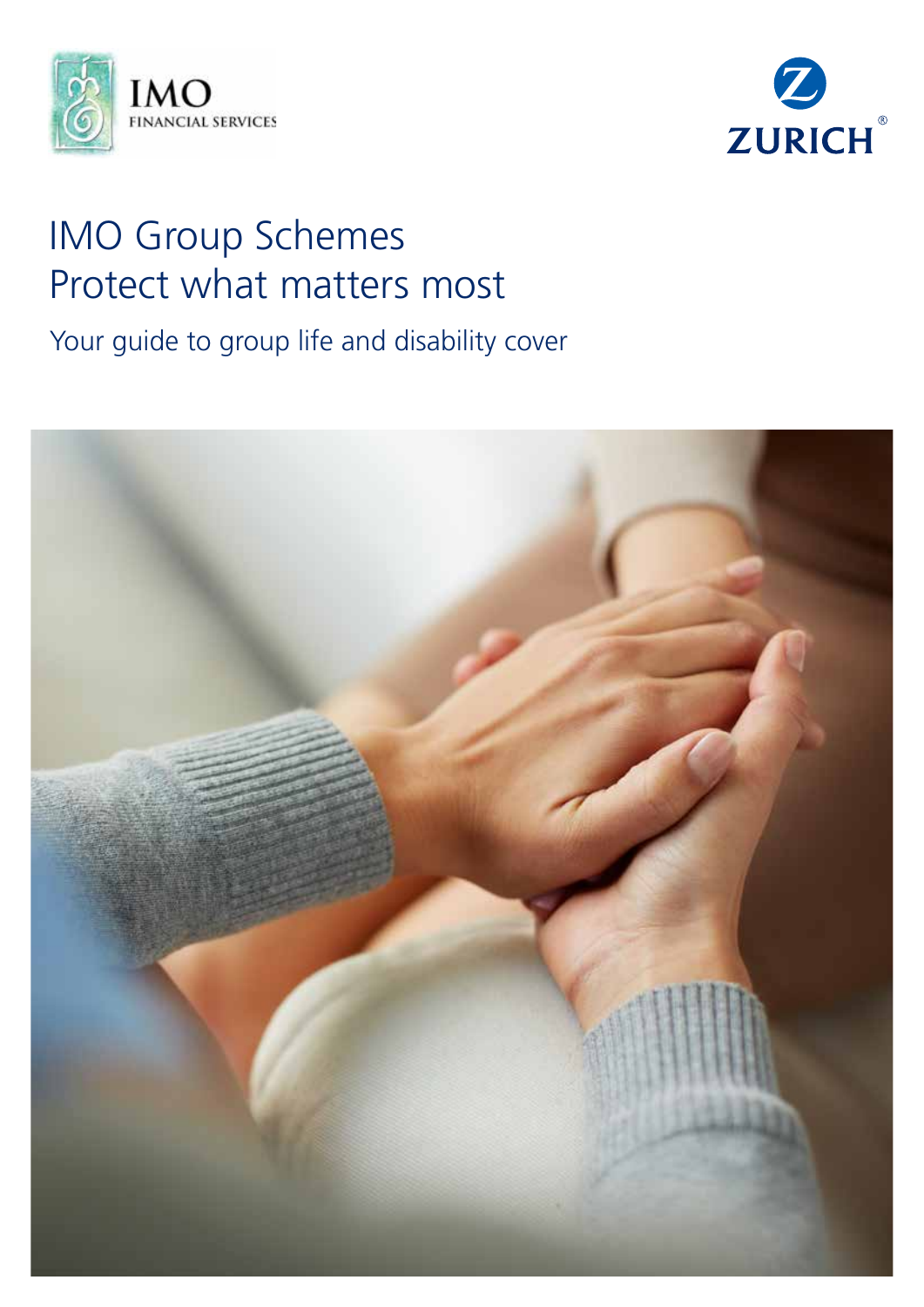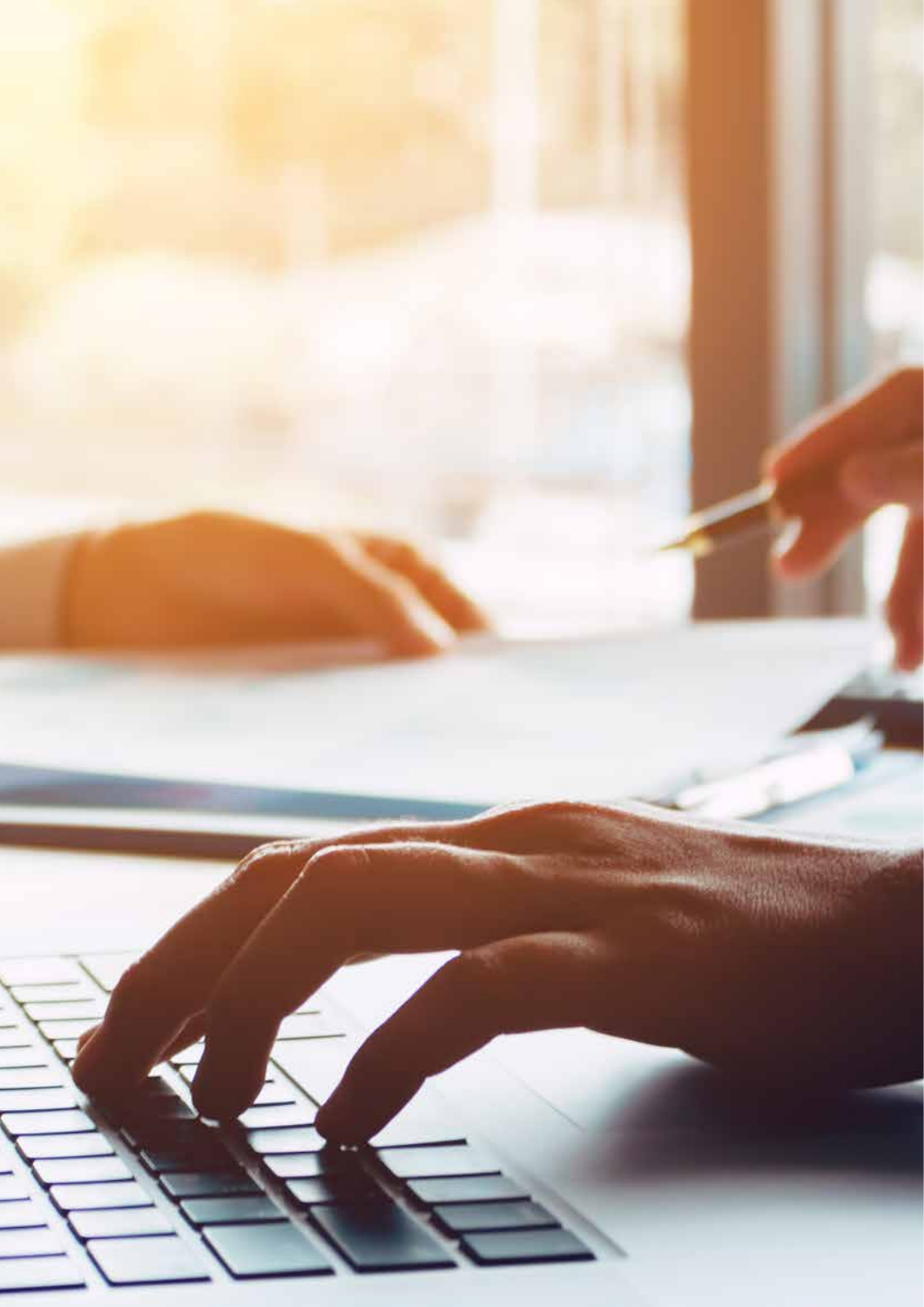

# Welcome

We can't predict what life has in store when it comes to things like premature death or disability.

As a doctor, you meet people every day who have been affected by the onset of illness. So you know the importance of protecting your loved ones and yourself by planning in advance.

The Irish Medical Organisation (IMO) Financial Services team and Zurich Life work together to offer you tailored schemes for life assurance, income and pension protection.

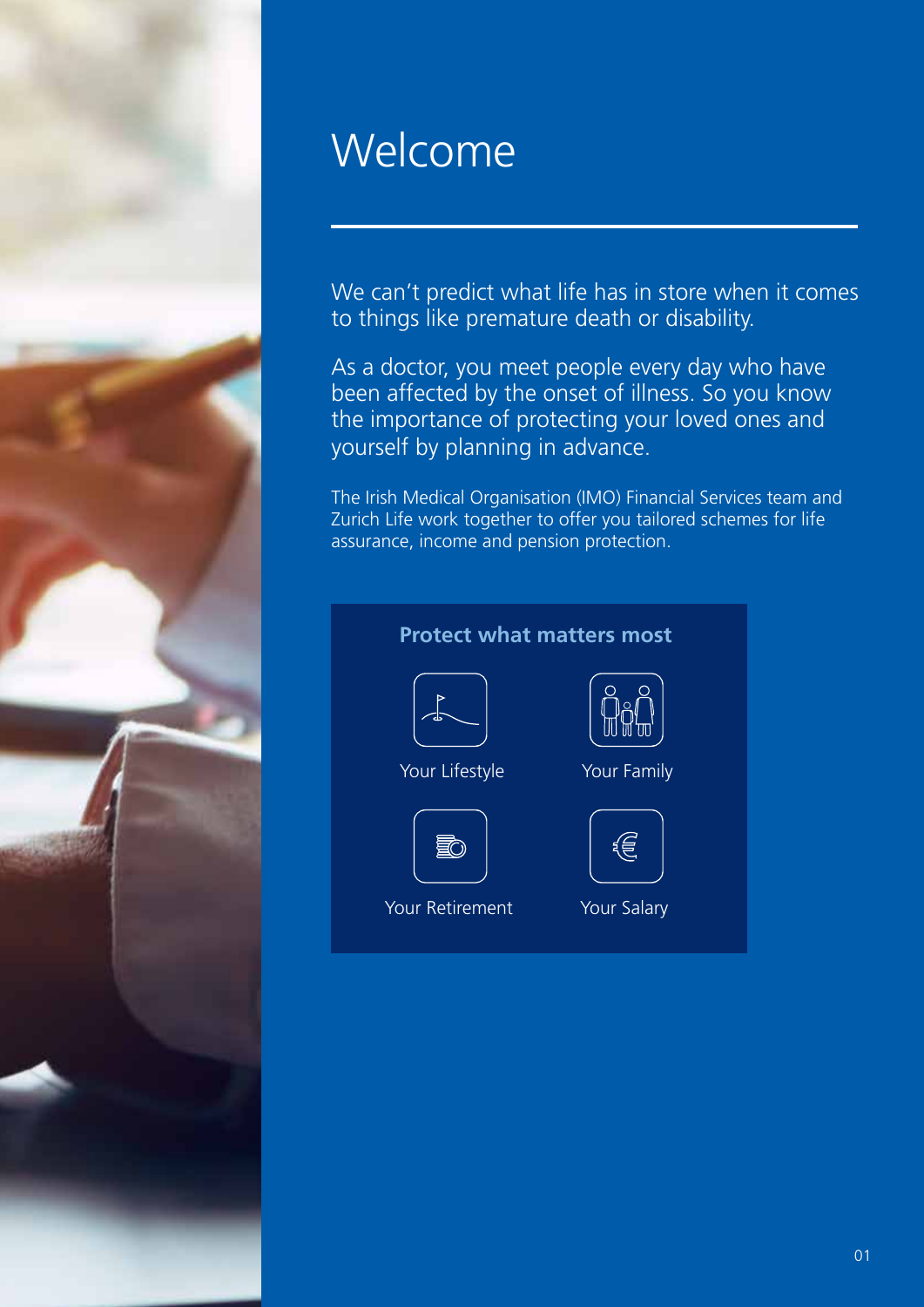## IMO Financial Services – serving the medical profession for 25 years

IMO Financial Services is wholly owned by the IMO and specialises in providing financial solutions for the medical profession. Set up by Doctors, for Doctors, with the sole aim of helping doctors manage their finances, the company has gone from strength to strength since its inception 25 years ago.

We have a dedicated team of experts at IMO Financial Services who are there to explain your options and advise on what is best for you and your circumstances. We are also happy to help you to make a claim.

Call us today on **(01) 661 8299** or email **imofs@imo.ie**

### We are there for you every step of the way along your career from graduation through to retirement:

- Full Financial Planning and Review Service
- Protection (family and business) that adapts as your career progresses
- Savings and Investments
- **Mortgages**
- Pension and Retirement Planning
- Succession and Inheritance Tax Planning

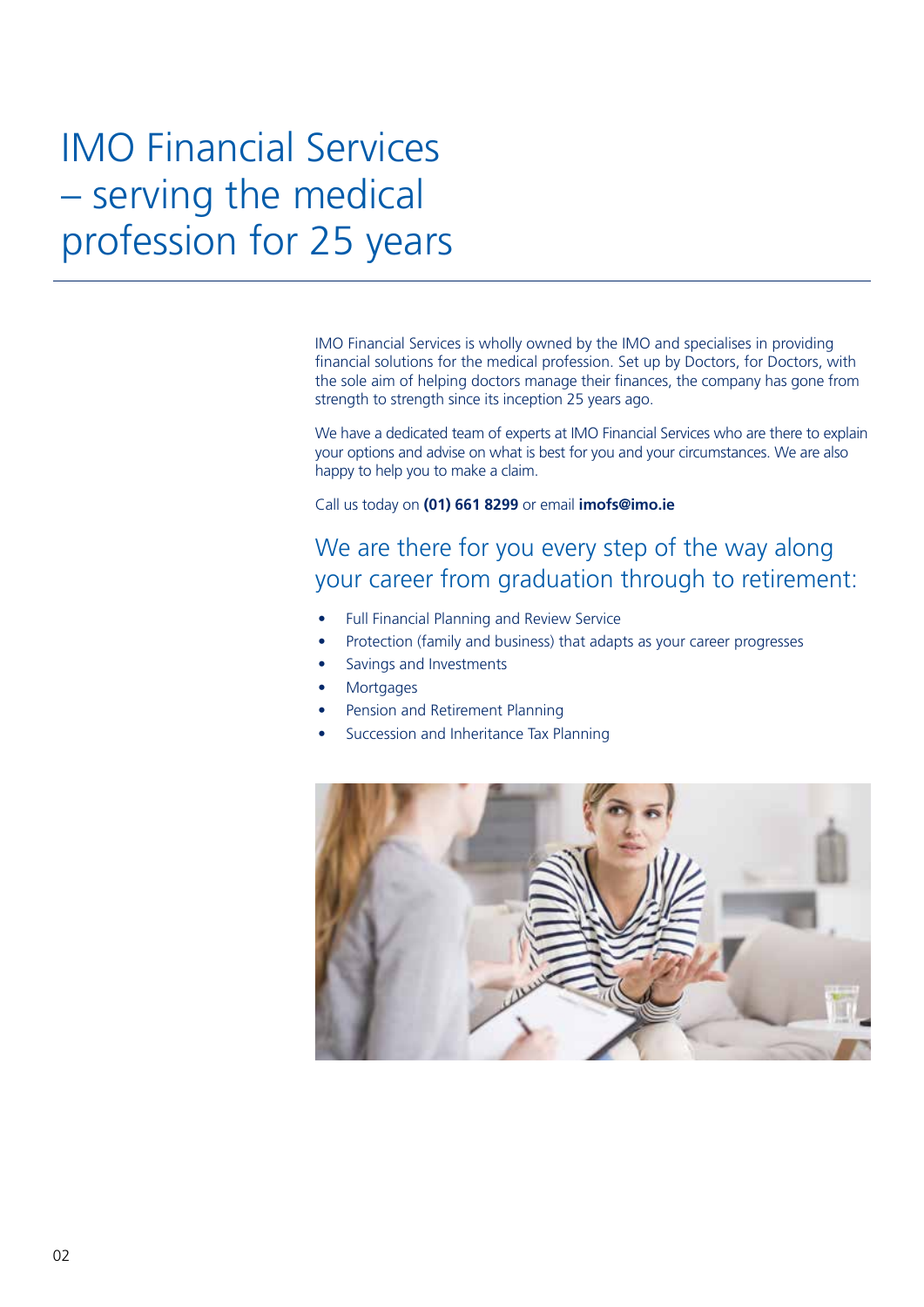## Good advice leads to peace of mind

To protect what matters most you should first talk to the team in IMO Financial Services. They'll help you make an informed decision about the right insurance cover for your current needs.

#### Your needs change as you go through life

- At some points in your life, you may only have to consider protecting yourself financially.
- When you have dependants, you may need to protect them too.
- You might just need one type of insurance cover or you might need to mix and match plans to suit your personal circumstances.

#### How much insurance cover do you need?

Everyone's situation is different. When working out how much insurance cover you should plan for, it may be helpful to figure out how much money you or your family would need each month if you were unable to earn an income. You can do this by writing out a simple list of monthly expenses like your mortgage repayments, your groceries, energy bills, childcare, education and other costs.

Then, decide how long you want the cover to last, for example, until you retire or if you have children it may be until they hit a certain milestone like finishing college. The IMO Financial Services team has vast experience and understands the financial needs of the medical profession. They can help you to make these calculations and meet you on a one-to-one basis to advise you accordingly.

**Remember that your circumstances will change over time so if you have an existing plan, it may be worth reviewing it now.**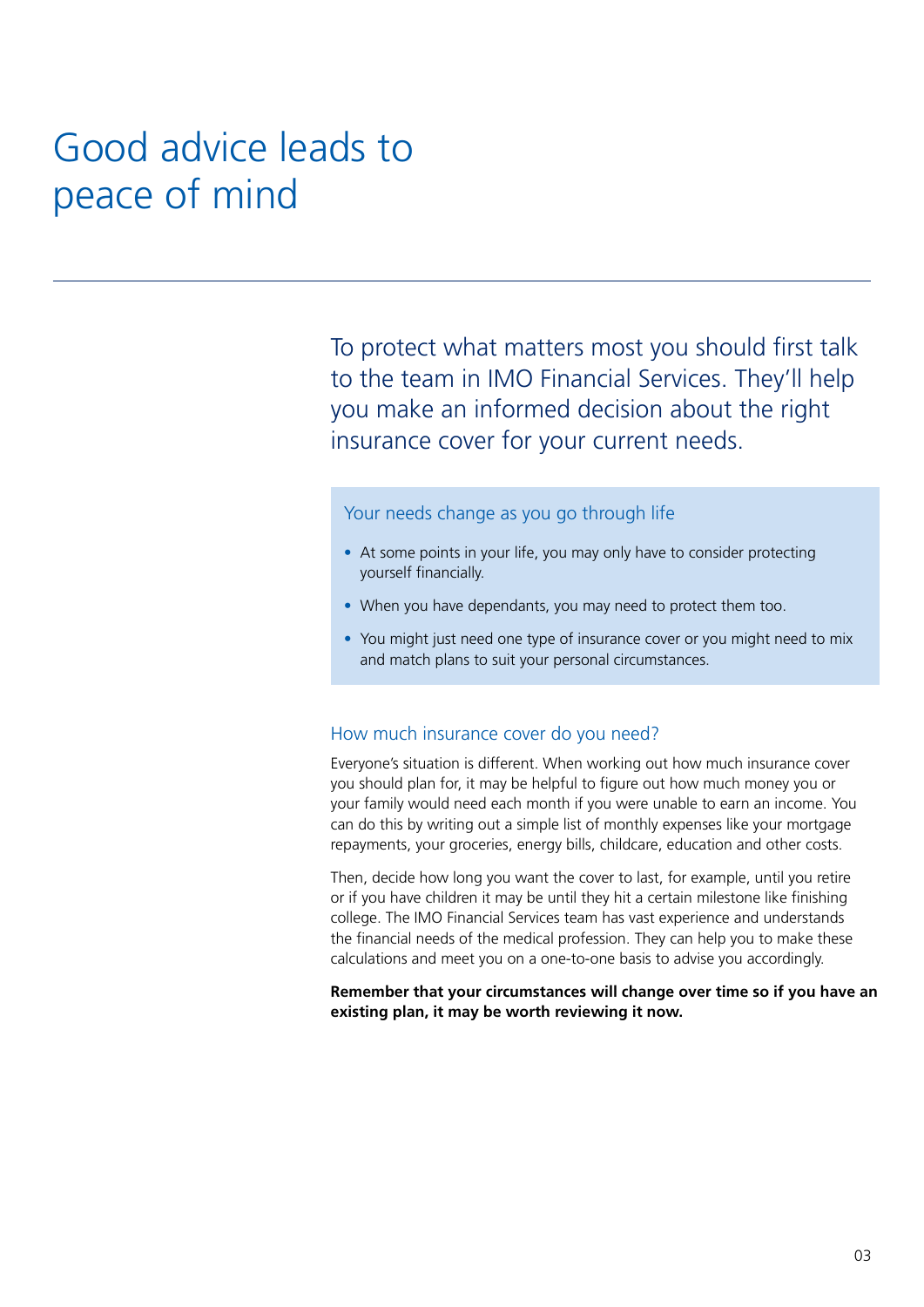## Protect your **Income**



### Income Protection Group Scheme

When we think about our most valuable asset, we tend to think of things like our home or the value of our pension. However, the salary and income you are likely to earn over your working life will far exceed that amount!

Group Income Protection is a type of insurance that pays you a regular income to replace your salary if a disability, illness or accident prevents you from working. You are covered until recovery, until you can return to work or until your 65th birthday. Benefits stop in the event of your death.

#### **Choose if:**

- You are a registered doctor.
- You are under 55 years old.

#### **The benefits:**

- It protects your family from a substantial financial burden.
- It replaces your income should you be unable to work.
- You may be eligible for tax relief on premiums paid.
- Premiums can be collected by Direct Debit or GMS deduction.

#### Tax relief

You may be eligible for tax relief on premiums paid – so you could see a cost reduction of up to 40%.

#### Benefit indexation

Your benefit can be indexed in which case your cover will increase by 5% each year, ensuring that the amount of cover keeps pace with your growing needs. The premiums are outlined at the back of the brochure. Indexation will increase the indicated premuims by 5% each year also.

#### Escalation of claims during payment

Benefit payments increase in line with the Consumer Price Index or 3% per year, whichever is less.

#### Dovetailing income benefit for those with public sector income

The IMO Income Protection Group Scheme 'dovetails' with the public sector sick pay arrangements. This means that for public sector employees with at least 3 years public service, the IMO Income Protection Group Scheme will commence payment from the day you are no longer entitled to full rate sick pay. Please note that since historic sick leave will count towards the deferred period, dovetailing will apply from day one. This applies to members employed by the HSE as well as GPs with any GMS income.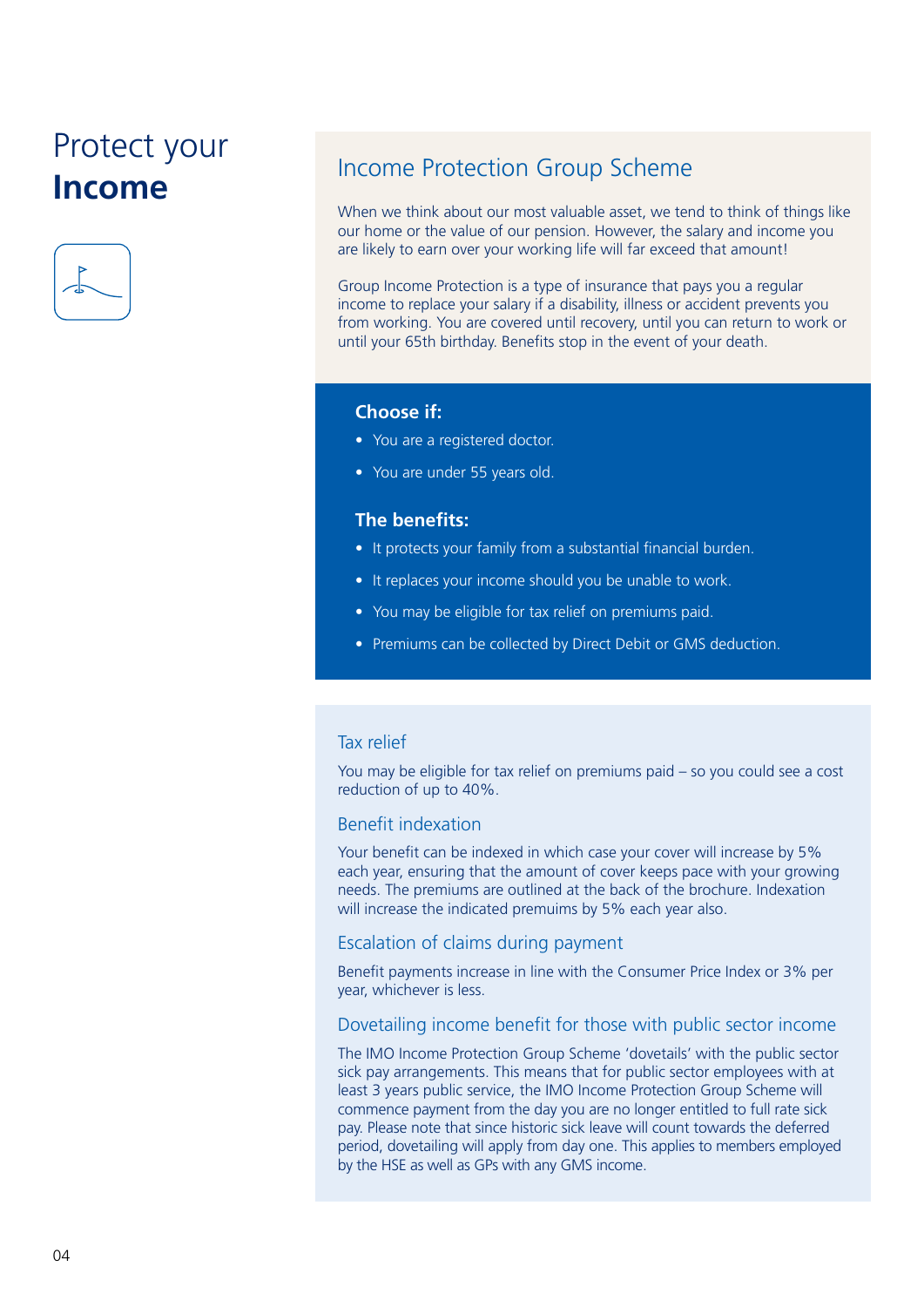

#### Income benefit for those with private income only

50% of the benefit is paid after 13 continuous weeks of disability. Full benefit will be paid after 26 weeks' continuous deferred period.

#### Increase of cover with no underwriting

You can now alter your cover without further underwriting following certain income increasing events such as becoming a GP/Registrar or a Consultant.

#### Cover

Maximum cover of 75% of pre-disability income (may include overtime of up to 50% of basic pay) less any continuing income, early retirement pension, temporary rehabilitation remuneration or other income protection entitlements.

#### Working abroad

If you decide to work abroad, your cover can continue as long as you keep paying your premiums – giving you peace of mind that you are protected. You can get cover for working within the EU, Switzerland, USA, Canada, Australia, New Zealand, South Africa or Saudi Arabia.

**Please note:** All applications are subject to underwriting.

### What our doctors are saying

*"You don't think it will happen to you, but when diagnosed with cancer, having permanent health protection is one less worry, as you try to sort out what appears to be the final chapter of your life.* 

*You don't think it will happen to you but when you recover somewhat and attempt a partial return to work, having permanent health insurance is one less worry as you try to rebuild confidence and stamina.*

*You don't think it will happen to you but when modern treatments prolong survival beyond your wildest dreams, having permanent health insurance to supplement your part-time work income becomes a significant building block in recovery.* 

*Taking out a permanent health insurance policy is the single best financial investment I have ever made. Thank you, IMO fs and Zurich, for making it all so painless and possible."*

#### **GP**

*"When I first started working as a GP, I joined the IMO fs group income protection scheme for peace of mind.*

*Then in 2015 I was diagnosed with breast cancer. I underwent three surgeries and chemotherapy and was unable to work. All I had to do was fill out a form for my income protection and the IMO fs took it from there. Having income protection meant I had no financial worries for myself or my family while I was sick and I was able to recover fully before I returned to work.* 

*I was off for two and a half years altogether and I felt very supported by IMO fs and the income protection insurance company who put no pressure on me to return to work until I was ready. I would strongly recommend having income protection as you never know what the future can hold."*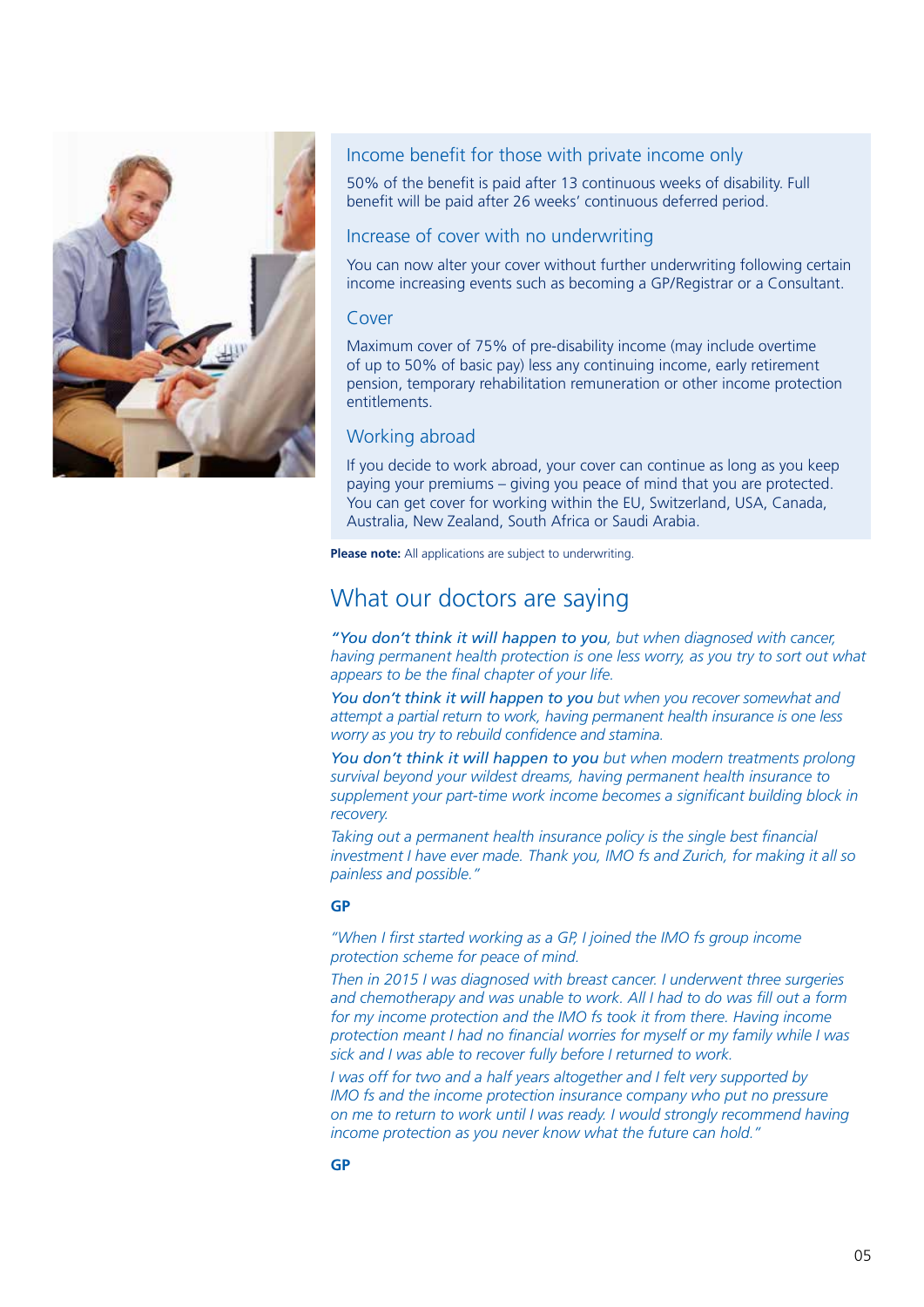## Dovetailing Income Benefit – How it works



The illustration below is based on a public service hospital doctor:

- Currently aged 45 with a Normal Retirement Age of 65
- Earnings of €130,000 per annum (includes overtime and HSE Salary of €90,000 per annum)
- Doctor takes out Income Protection of €60,000
- 10 years pensionable service completed

Doctors recruited to the public service on or after 6th April 1995 pay class A PRSI. Their Superannuation Scheme pension is integrated to take account of the State Pension.

In the event of disability, because they pay full PRSI, they may be entitled to the State Disability Benefit.



**Source:** Zurich Life, July 2018

The government introduced standardised sick leave across the public service in 2014. Under this arrangement full pay is paid for 13 weeks in a given year, followed by a further 13 weeks at half pay. This is subject to a maximum total payment period of 26 weeks in rolling 4 year period. Where reason for sick leave is deemed by the Government to be a one off critical illness, the sick leave benefit is doubled to 26 weeks of full sick leave in a given year followed by a further 26 weeks of half pay. For a one off critical illness, the insurance benefits commence correspondingly later.

The above example assumes that the reason for claim is not deemed a one off critical illness and that no sick leave was taken in this or the past 4 years. In the event that sick leave was taken in this or the previous 4 years the insurance benefits commence sooner – this is the benefit of dovetailing.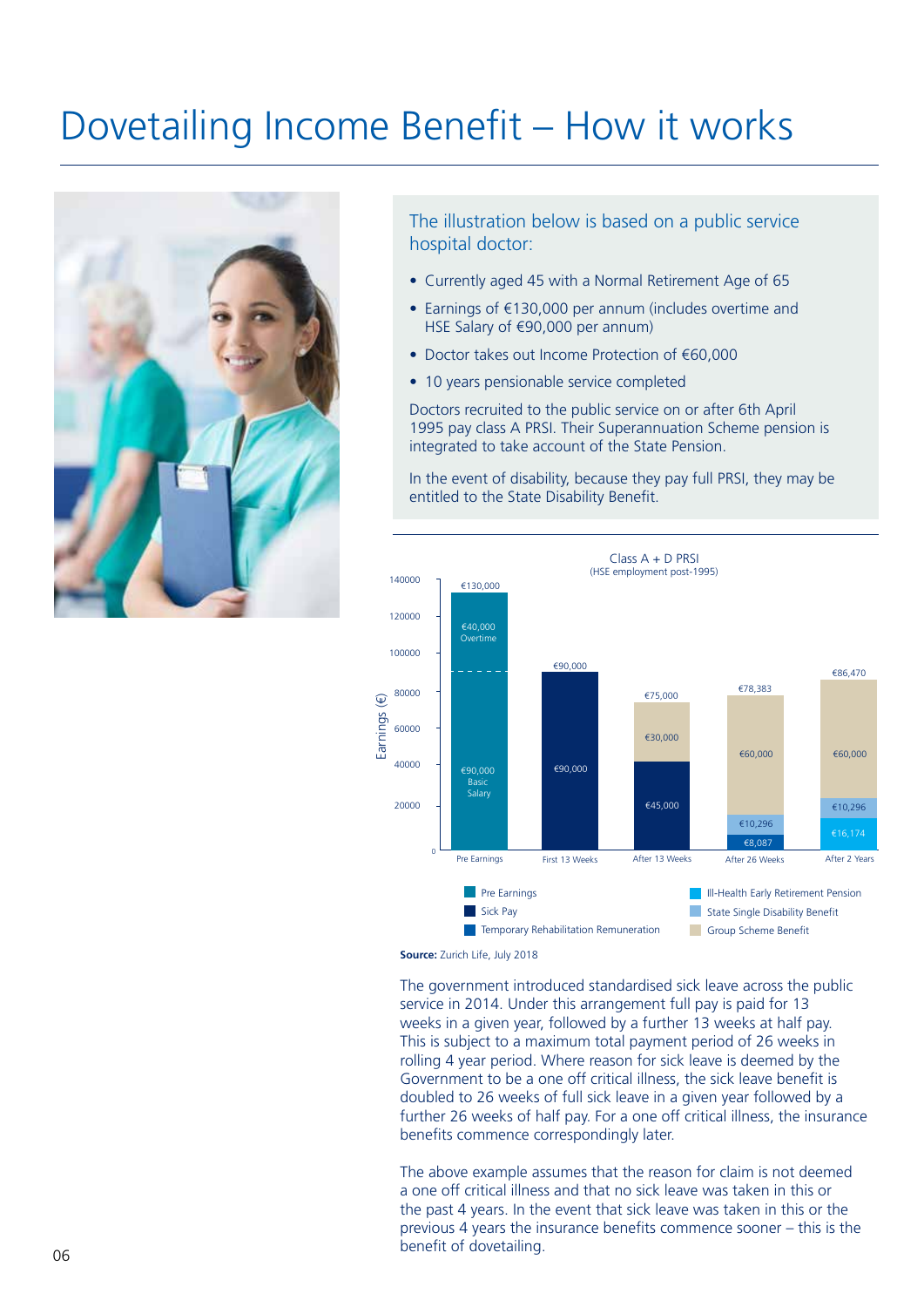## Protect your **family** Life Cover Group Scheme



### **Choose if:**

- You are a registered doctor.
- You are under 55 years of age.

#### **The benefits:**

- It can protect your family from a substantial financial burden.
- You can choose a level of cover to suit your needs.
- You may be eligible for tax relief on the premiums paid at your highest rate of tax.

This is a life insurance scheme designed to protect your family financially if you die. You choose the level of cover you want (in 'unit' amounts of €150,000 cover) depending on your age and circumstances.

#### Who can join?

- New entrants or members increasing their cover up to age 50 can choose a level of cover from one unit (€150,000) up to a maximum of ten units (€1,500,000).
- New entrants aged 51 to 54 can select one or two units of cover.
- You are covered up until your 70th birthday.

#### Tax relief

IMO members who have private practice earnings or who are not members of an employer sponsored pension scheme may qualify for tax relief on premiums paid. This could result in a 40% cost reduction. Please consult your accountant or tax advisor.

#### Benefit indexation

Your benefit can be indexed in which case your cover will increase by 5% each year, ensuring that the amount of cover keeps pace with your growing needs. The premiums are outlined on at the back of the brochure. Indexation will increase the indicated premiums by 5% each year also.

#### Increase in cover with no medical underwriting

You can now alter your cover without further underwriting following certain life events such as the birth of a child, marriage/civil partnership or becoming a GP/Registrar or Consultant.

#### Working abroad

If you decide to work abroad, your cover can continue as long as you keep paying your premiums – giving you peace of mind that you are protected.

You can get cover for working within the EU, Switzerland, USA, Canada, Australia, New Zealand, South Africa or Saudi Arabia.

**Please note:** All applications are subject to underwriting.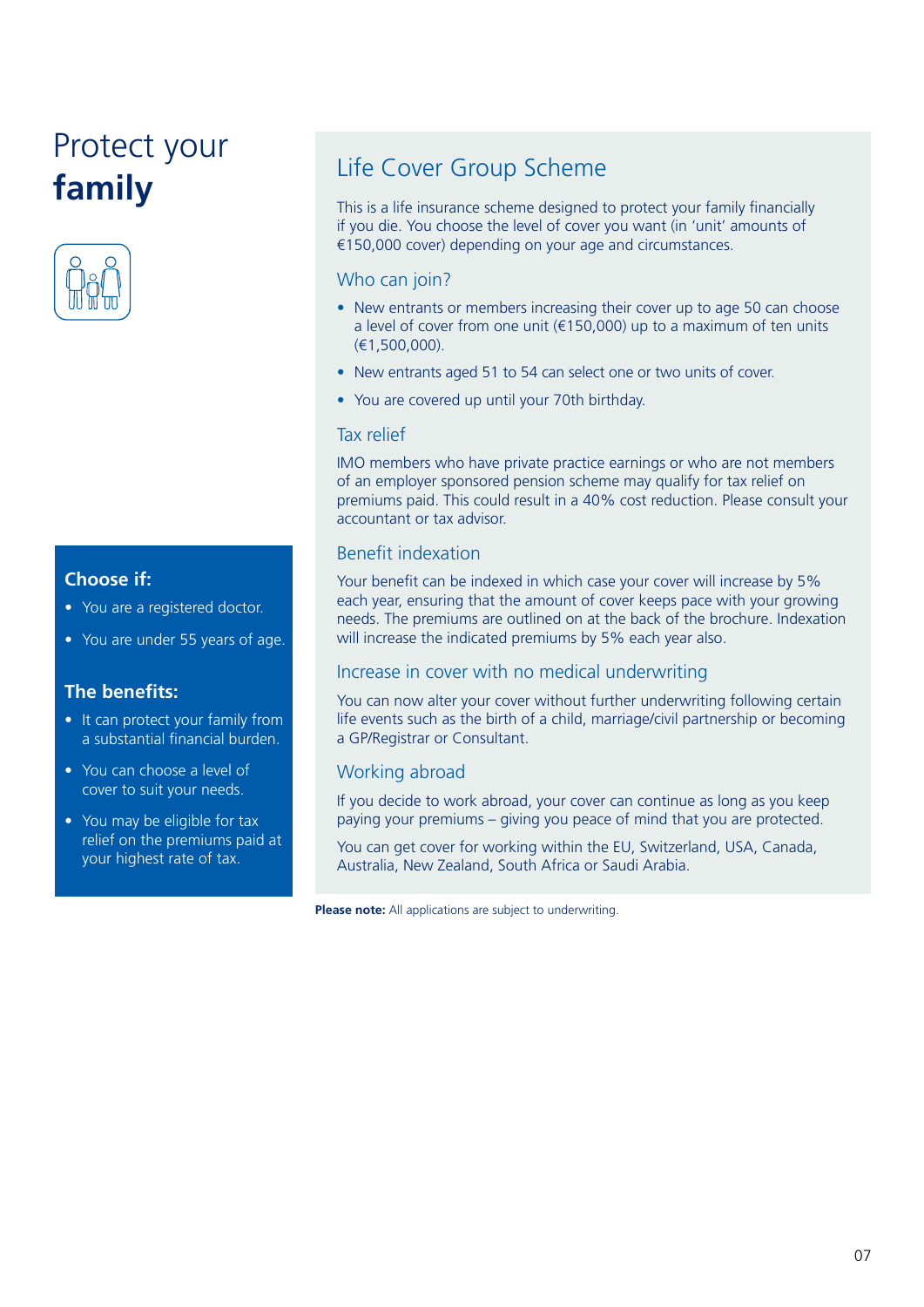## Protect your **Income and Family**



### Doctors Salary Protection Scheme

Protect your salary with this new plan from IMO Financial Services which combines the IMO Life Cover and Income Protection Group Schemes into one streamlined product offering.

The Doctors Salary Protection Scheme offers financial protection for you and your family in the event of disability or death. The cover is set at a level that is designed to reflect the normal needs of doctors.

The level of cover is age related and will link with your expected future earnings. Income protection cover will run up to the age of 65 whereas life cover will run up to the age of 70. You can however reduce your life cover at a later stage without having to cancel the overall plan.

#### **Choose if:**

You are under 40 years old.

#### **The benefits:**

Salary Protection plus Life Cover.

- The cost is very competitive and is a lower cost than if you take out individual policies available on the open market.
- Less medical evidence required to join.
- You only have to complete one application form.

#### Income Protection Tax Relief

You are likely to be eligible for tax relief. For higher rate tax payers this would be a 40% reduction.

#### Life Cover Tax Relief

IMO members who have private practice earnings or non-pensioned income such as overtime are likely to qualify for tax relief on premiums paid. This is a 40% reduction in cost for higher rate tax payers. Please consult your accountant or tax adviser.

#### Benefit Indexation

Your benefit can be indexed in which case your cover will increase by 5% each year, ensuring that the amount of cover keeps pace with your earning growth. The premiums are outlined at the back of the brochure and indexation will increase the indicated premiums by 5% each year also. You can opt out of indexation.

#### Dovetailing income protection for those in the public sector

The income protection element of the plan dovetails with the Public Sector sick pay arrangements. This means that for Public Sector employees with at least three years public service, the income protection element of the product will commence payment from the day you are no longer entitled to full rate sick pay.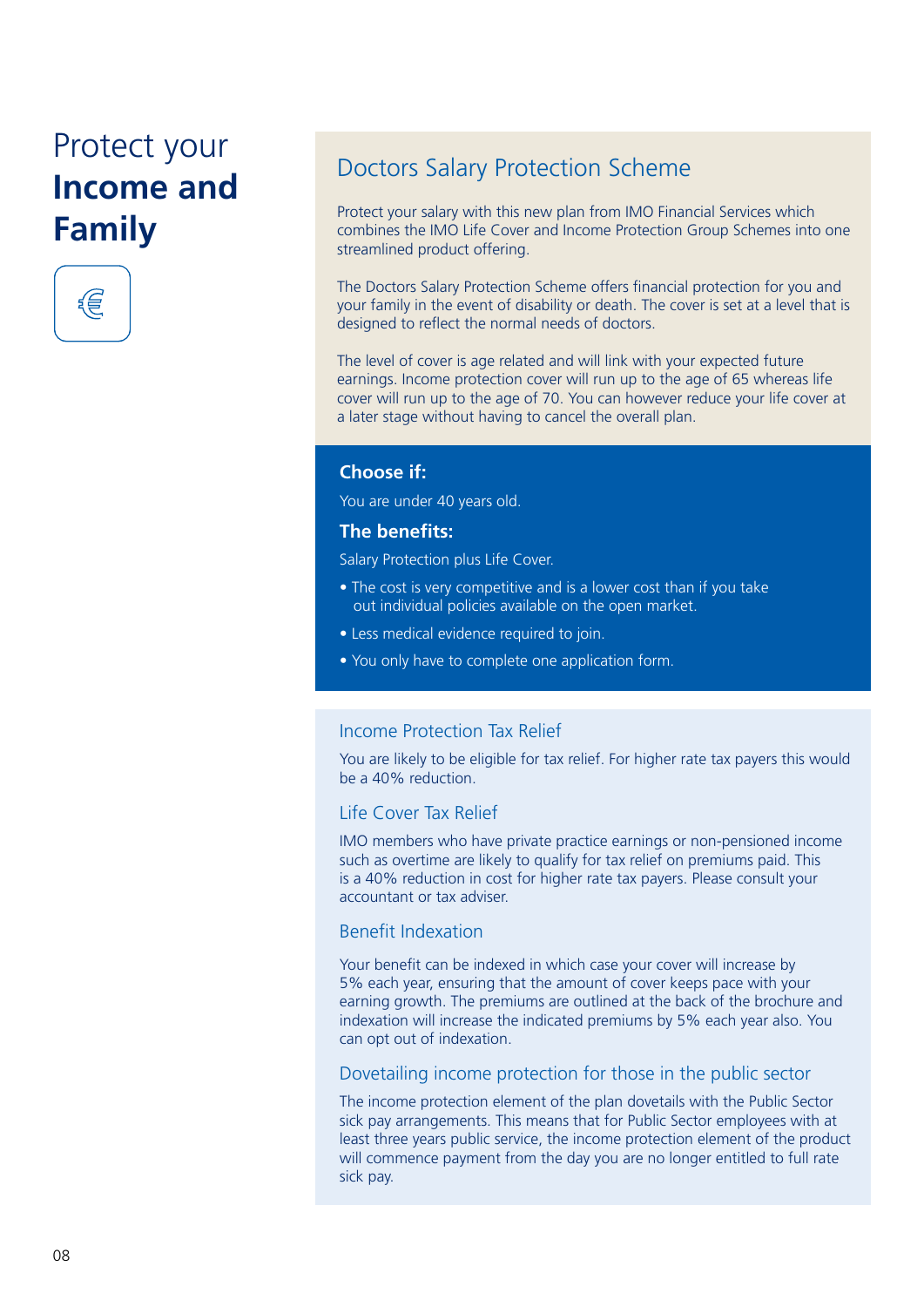#### Doctors with private income only

For doctors with private income only, the deferred period on the income protection element of the product is 50% after 13 weeks' continuous absence from work due to disability and the full benefit after 26 weeks' continuous absence.

#### Escalation on claims in payment

Income Protection payments increase in line with the Consumer Price Index or 3% per year, whichever is less.

#### Maximum Income Protection Benefit, State Illness Benefit

Maximum cover is 75% of pre-disability income (may include overtime of up to 50% of basic pay) less any early retirement pension, sick pay, state Illness Benefit or other income protection entitlements.

#### Working Abroad

If you decide to work abroad, your cover can continue as long as you keep paying your premiums – giving you peace of mind that your income is protected if you become unable to work while away from home.

You can get cover for working within the EU, Switzerland, USA, UK, Canada, Australia, New Zealand, South Africa or Saudi Arabia.

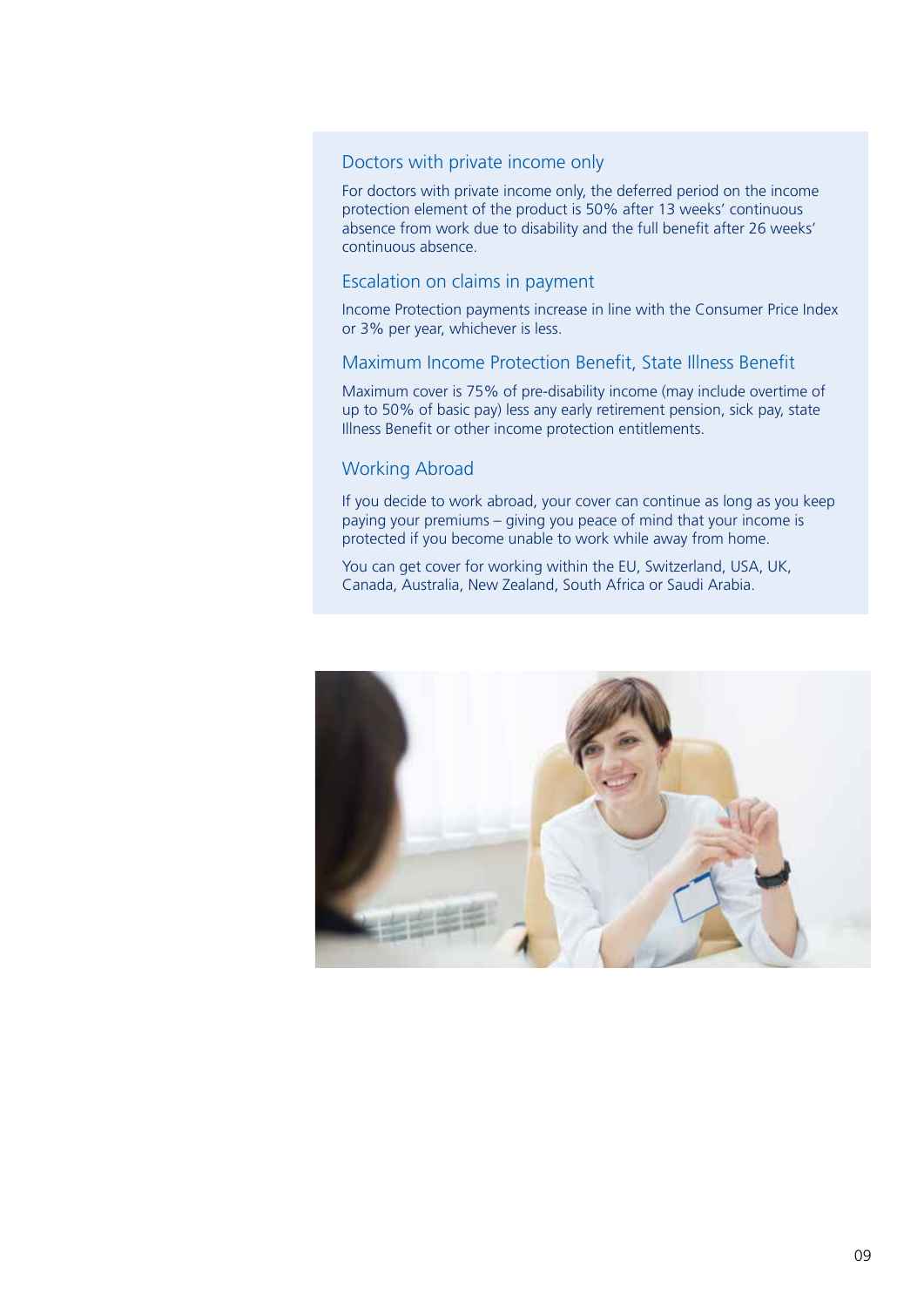## Protect your **GMS pensions contribution**



### Waiver of Premium Group Scheme

Whether you are a sole practitioner or a GP working in a partnership, the IMO Waiver of Premium product will safeguard your GMS pension if you suffer from long-term illness or disablement that prevents you from working.

### Benefit and Cost

The cost is 3%\* of the monthly GMS Superannuation contribution. The benefit pays out a sum equivalent to the total pension contribution at the time of being disabled or suffering a long-term illness which is used to pay your pension contribution.

\*Includes 1% Government levy (currently 1% as at October 18 and may change in the future).

#### **Choose if:**

- You are a GP
- You receive GMS income.
- You are under 60 years of age.

#### **The benefits:**

- You can protect your pension expectations should you become unable to work.
- You may be eligible for tax relief on the premium.
- In the event of a claim benefits are paid into the GMS Superannuation plan.
- Benefit is paid after 52 continuous weeks of disability. Deferred period is one month for those over age 64.
- Premiums can only be deducted through capitation.

**Please note:** All applications are subject to underwriting.

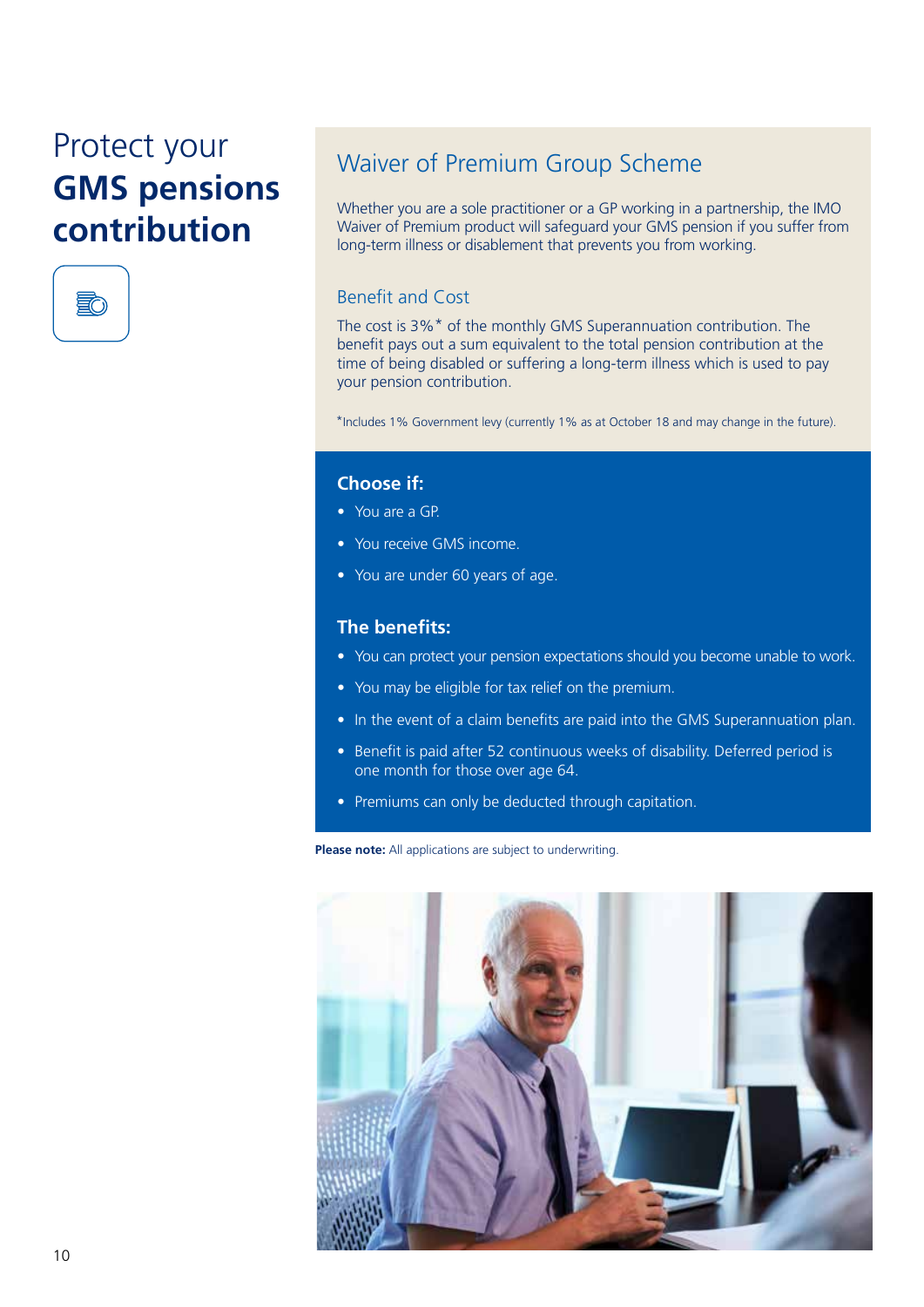The costs of life assurance or income protection usually depend on factors like your age, your health and your income.

#### Group Income Protection Scheme

Doctors have the option to select either the standard or specified benefit cover. Standard benefit means the cover increases in line with a young doctor's career progression as below. No medical underwriting is required for standard increases in cover. You can also choose a specified benefit where cover does not increase automatically.

#### Cost of Income Protection

#### Path 1

| Age last<br>birthday | <b>Standard Cover</b> | <b>Gross Monthly</b><br>Premium | Net Monthly<br>premium assuming<br>40% tax rate |
|----------------------|-----------------------|---------------------------------|-------------------------------------------------|
| Up to 26             | €30,000               |                                 | €16.76                                          |
| 27 to 29             | €50,000               | €46.55                          | €27.93                                          |
| 30<br>€60,000        |                       | €69.05                          | €41.43                                          |
| 31                   | €60,000               | €71.46                          | €42.88                                          |
| 32                   | €60,000               |                                 | €44.36                                          |
| 33<br>€60,000        |                       | €76.49                          | €45.89                                          |
| 34<br>€60,000        |                       | €79.10                          | €47.46                                          |

#### Path 2

| Age last<br>birthday | <b>Standard Cover</b> | <b>Gross Monthly</b><br>Premium | Net Monthly<br>premium assuming<br>40% tax rate |
|----------------------|-----------------------|---------------------------------|-------------------------------------------------|
| Up to 29             | €30,000               | €27.93                          | €16.76                                          |
| 30                   | €30,000               | €34.53                          | €20.72                                          |
| 31                   | €50,000               | €59.55                          | €35.73                                          |
| 32                   | €50,000               | €61.62                          | €36.97                                          |
| 33                   | €50,000               | €63.74                          | €38.24                                          |
| 34                   | €60,000               | €79.10                          | €47.46                                          |

#### Rates for those over 35 (Path 1 and 2)

| Age last<br>birthday | <b>Standard Cover</b> | <b>Gross Monthly</b><br>Premium | Net Monthly<br>premium assuming<br>40% tax rate |
|----------------------|-----------------------|---------------------------------|-------------------------------------------------|
| 35                   | €60,000               | €81.79                          | €49.07                                          |
| 40                   | €60,000               | €96.25                          | €57.75                                          |
| 45                   | €60,000               | €112.30                         | €67.38                                          |
| 50                   | €60,000               | €129.58                         | €77.75                                          |
| 55                   | €60,000               | €144.43                         | €86.66                                          |
| 60                   | €60,000               | €144.43                         | €86.66                                          |

Note that premiums payable by pre October 2018 joiners are different to the above. The 1% Government levy is included above.

#### Please note:

Sample premium rates are shown. Premium rates generally vary by age last birthday. With indexation, benefits and premiums will increase at the rate of 5% per annum also. Please talk to the IMO Financial Services Team about the level of cover suitable for you.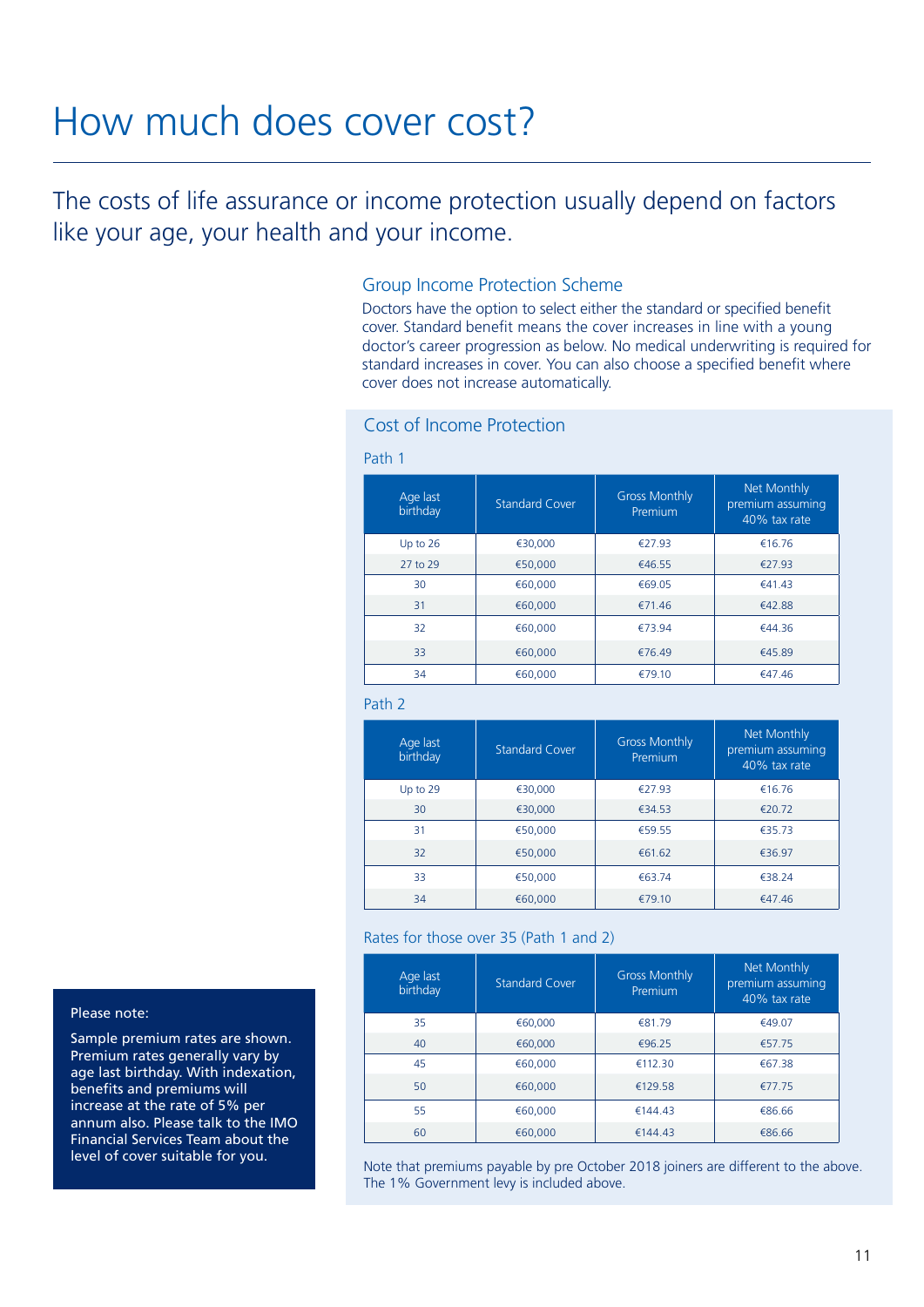

### Group Life Scheme Cost of €150,000 Life Cover

| Age Last Birthday | One unit of<br>life scheme cover | Gross monthly premium | Net monthly<br>premium assuming<br>40% tax rate |
|-------------------|----------------------------------|-----------------------|-------------------------------------------------|
| Up to 29          |                                  | €5.70                 | €3.42                                           |
| 30                |                                  | €7.33                 | €4.40                                           |
| 31                |                                  | €7.92                 | €4.75                                           |
| 32                |                                  | €8.55                 | €5.13                                           |
| 33                | €150,000                         | €9.23                 | €5.54                                           |
| 34                |                                  | €9.98                 | €5.99                                           |
| 35                |                                  | €10.78                | €6.47                                           |
| 40                |                                  | €15.83                | €9.50                                           |
| 45                |                                  | €23.26                | €13.96                                          |
| 50                |                                  | €34.17                | €20.50                                          |
| 55                |                                  | €50.20                | €30.12                                          |
| 60                |                                  | €73.76                | €44.26                                          |
| 65                |                                  | €108.38               | €65.03                                          |

Note that premiums payable by pre October 2018 joiners are different to the above. The 1% Government levy does not apply to this life scheme.

### Waiver of Premium Scheme

The cost is 3% of the monthly GMS Superannuation contribution (inclusive of Government levy which is currently 1% as at October 2018 and may change in future). The benefit pays out a sum equivalent to the total pension contribution at the time of being disabled or suffering a long-term illness.

| <b>GMS Earnings</b><br>Monthly | <b>GMS</b><br>Superannuation<br>Contribution<br>Monthly | <b>Gross WOP</b><br>Premiums<br>Monthly | Net WOP<br>(premiums<br>asscending<br>40% tax rate<br>monthly) |
|--------------------------------|---------------------------------------------------------|-----------------------------------------|----------------------------------------------------------------|
| €4,000                         | €600                                                    | €18.00                                  | €10.80                                                         |
| €8,000                         | €1,200                                                  | €36.00                                  | €21.60                                                         |
| €12,000                        | €1.800                                                  | €54.00                                  | €32.40                                                         |
| €16,000                        | €2.400                                                  | €72.00                                  | €43.20                                                         |

The 1% Government levy is included above.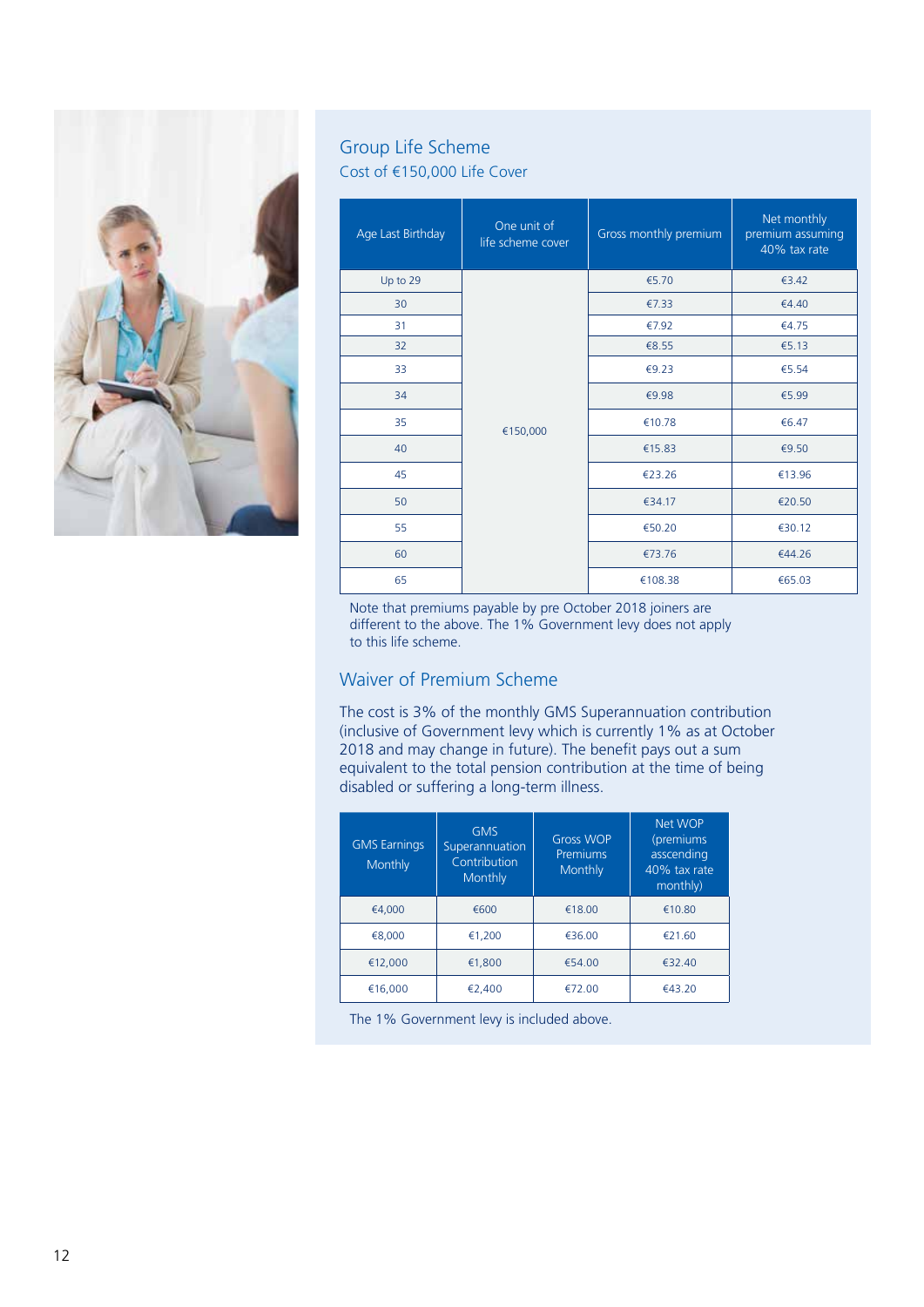#### Doctors Salary Protection Scheme

Doctors have the option to select either Path 1 or Path 2 cover. No medical underwriting is required for standard increases in cover.

| Path 1               |                            |            |                                 |                                                        |  |
|----------------------|----------------------------|------------|---------------------------------|--------------------------------------------------------|--|
| Age last<br>birthday | Income<br>protection cover | Life Cover | <b>Gross Monthly</b><br>Premium | <b>Net Monthly</b><br>premium assuming<br>40% tax rate |  |
| Up to 26             | €30,000                    | €60,000    | €30.21                          | €18.13                                                 |  |
| $27 - 29$            | €50,000                    | €100,000   | €50.35                          | €30.21                                                 |  |
| 30                   | €60,000                    | €180,000   | €77.85                          | €46.71                                                 |  |
| 31                   | €60,000                    | €180,000   | €80.96                          | €48.58                                                 |  |
| 32                   | €60,000                    | €180,000   | €84.20                          | €50.52                                                 |  |
| 33                   | €60,000                    | €180,000   | €87.57                          | €52.54                                                 |  |
| 34                   | €60,000                    | €180,000   | €91.07                          | €54.64                                                 |  |

#### Path 2

| Age last<br>birthday | Income<br>protection cover | Life Cover | <b>Gross Monthly</b><br>Premium | Net Monthly<br>premium assuming<br>40% tax rate |
|----------------------|----------------------------|------------|---------------------------------|-------------------------------------------------|
| Up to 29             | €30,000                    | €60,000    | €30.21                          | €18.13                                          |
| 30                   | €30,000                    | €60,000    | €37.46                          | €22.48                                          |
| 31                   | €50,000                    | €100.000   | €64.83                          | €38.90                                          |
| 32                   | €50.000                    | €100.000   | €67.32                          | €40.39                                          |
| 33                   | €50,000                    | €100.000   | €69.90                          | €41.94                                          |
| 34                   | €60,000                    | €180,000   | €91.07                          | €54.64                                          |

#### Rates for those over 35 (Path 1 and 2)

| Age | Income<br>protection cover | Life Cover | <b>Gross Monthly</b><br>Premium | Net Monthly<br>premium assuming<br>40% tax rate |
|-----|----------------------------|------------|---------------------------------|-------------------------------------------------|
| 35  | €60,000                    | €180,000   | €94.72                          | €56.83                                          |
| 40  | €60,000                    | €180,000   | €115.25                         | €69.15                                          |
| 45  | €60,000                    | €180,000   | €140.21                         | €84.13                                          |
| 50  | €60,000                    | €180,000   | €170.58                         | €102.35                                         |
| 55  | €60,000                    | €180,000   | €204.67                         | €122.80                                         |
| 60  | €60,000                    | €180,000   | €232.94                         | €139.76                                         |

Note that premiums payable by pre October 2018 joiners are different to the above. The 1% Government levy is included above.

#### Please note:

Sample premium rates are shown. Premium rates generally vary by age last birthday. With indexation, benefits and premiums will increase at the rate of 5% per annum also. Please talk to the IMO Financial Services Team about the level of cover suitable for you.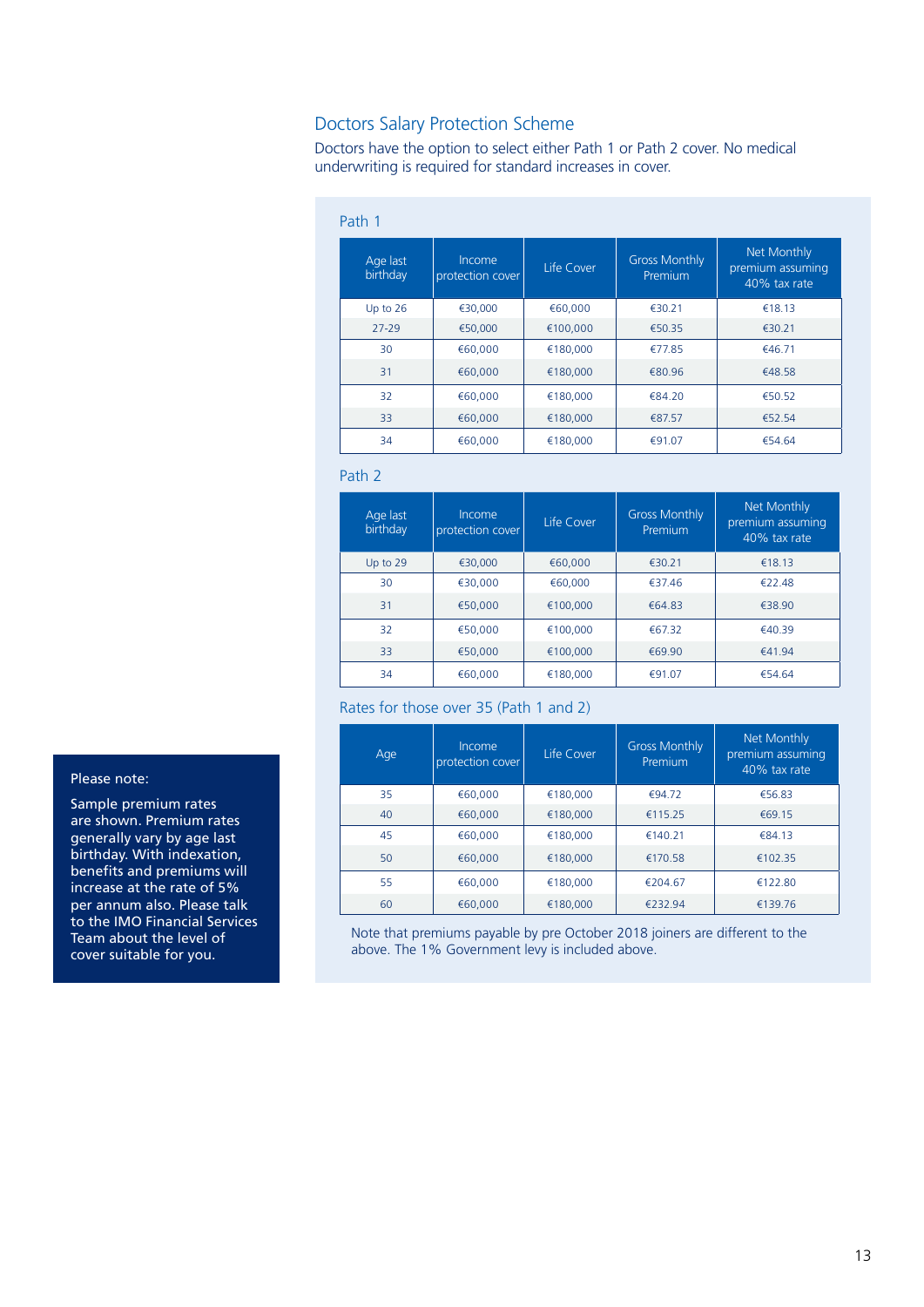## Claims

### Making a life insurance claim

**Step 1:** Contact IMO Financial Services team at 01 661 8299 who will explain the necessary steps to be taken.

**Step 2:** A number of documents such as birth, death, possibly marriage certificate and grant of probate/administration will need to be supplied.

**Step 3:** Once all requirements have been met, the claim will be processed.

#### Claims process

The circumstances and background to a life insurance claim will always call for a sympathetic and diplomatic attitude. Our claims team is trained to deal with sensitive situations and to give due care and attention to all claims. In some cases, the family of the deceased will deal with the claim. In other cases, a solicitor may look after the settling of the claim.

#### Income Protection/Waiver of Premium claims

You should contact IMO Financial Services on 01 661 8299 if you are likely to be absent from work through illness/disability for longer than your employer pays you full rate sick pay. IMO Financial Services will quide you through the claims process:

**Step 1:** Contact IMO Financial Services for a claim form. Other documents that will be required with the claim for Zurich will be the original birth certificate and verification of income.

**Step 2:** Upon receipt of the above-mentioned documentation, Zurich will begin assessing the claim and they will write to your GP and possibly Specialist Doctors for medical reports. Zurich may decide that an independent medical assessment is required on receipt of medical reports and you will be advised immediately.

**Step 3:** On receipt of all Zurich's requirements your claim will be assessed and you will be advised periodically of the status of your claim.

**Step 4:** On admittance of your claim, arrangements will be put in place to pay your claim.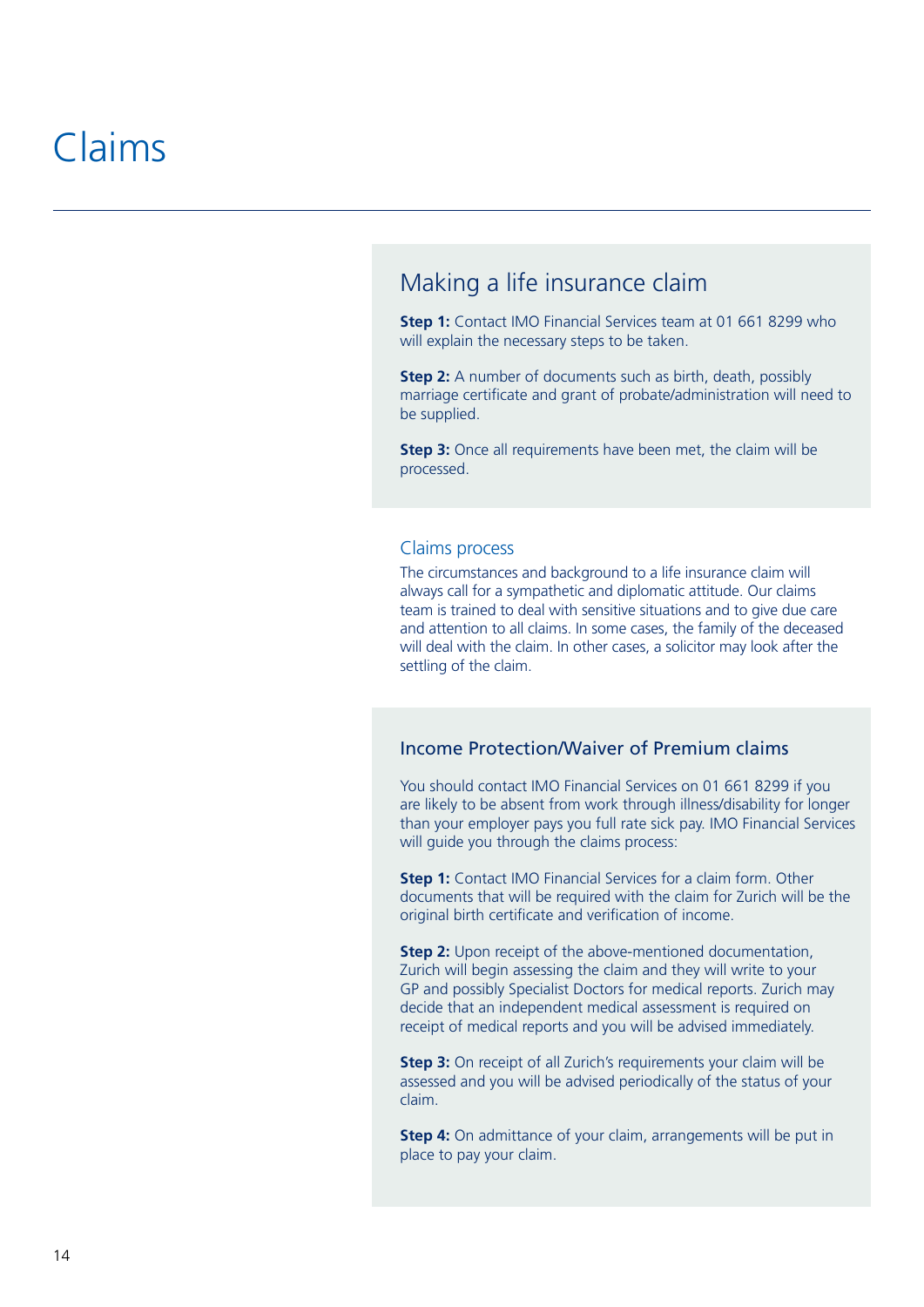### Zurich support and help for disability claimants

- The ethos within Zurich's claims team is to ensure that incapacitated members receive the appropriate care and that return-to-work ambitions are respected and supported.
- Zurich places a strong emphasis and support on rehabilitation and retraining.
- On medical advice and if the member agrees, Zurich can provide treatments that may speed up recovery and aid an early return to work.
- Zurich will pay a rehabilitation benefit where a member returns to his own occupation on a part time basis as part of the rehabilitation process.
- Members who are permanently incapable of returning to their own occupation can attend a tailored retraining occupational programme.

### Take the next step

IMO Financial Services are committed to providing the best possible service and products to IMO members. Take the next step to your financial security and call today.

### For more information